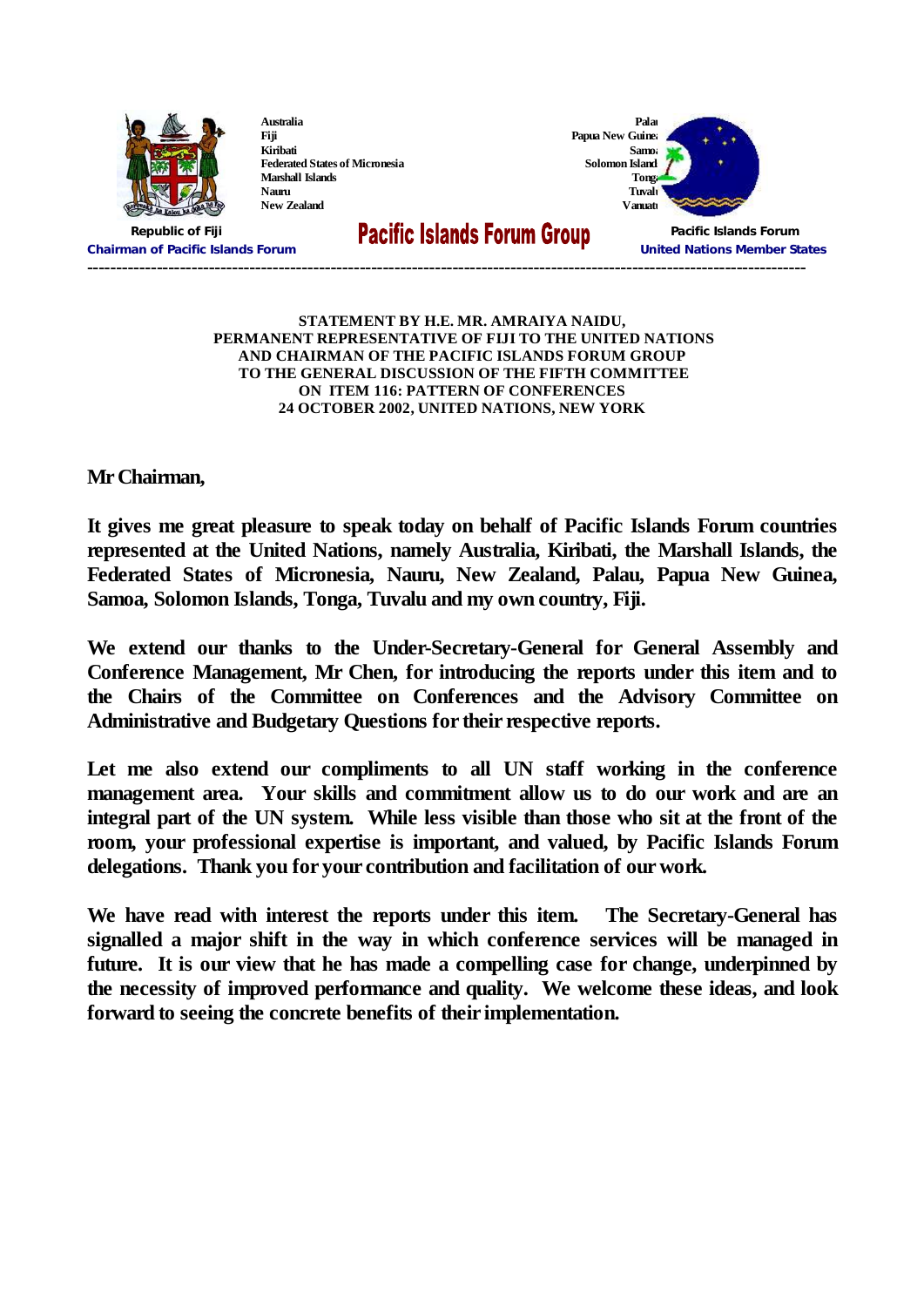**There are two key principles that relate to this item that have prompted us to speak today. They are: participation, and partnership. It is on the basis of these principles that we offer the following comments.**

**Our group comprises mostly small countries represented by small Permanent Missions. We belong to the UN because we believe in its role and want to participate in this Organisation. On a political level, our participation is guaranteed by virtue of our membership. In practical terms, however, we are constrained by the size of our delegations. Paragraphs 49 and 50 of A/57/289 resonate strongly with delegations of the Pacific Islands Forum group. We agree that the UN has a chronic problem with excess documentation. The difficulty faced by member States in absorbing and acting adequately upon reports due to their volume and late submission is particularly acute for small delegations. We face a mountain of official documents and an ever-expanding UN agenda and schedule of meetings.**

## **Mr Chairman,**

**The choices available to us under the existing system are to stretch our resources across the full spectrum of UN issues, meaning staff must cover multiple committees and run between meeting rooms, or to make decisions about what issues matter most and restrict our coverage to a select few. In the face of this challenge, a profound change in the operations of conference management is justified and necessary. We fully support the efforts by the Secretary-General to streamline the number and length of UN documents, and to establish systems to ensure we receive reports in good time. We would like to see related reports and issues being consolidated further, including the increased use of joint debates to streamline paperwork and conference time. Collectively, these initiatives will help our delegations to participate more meaningfully in the work of the Organisation.**

**The second concept that we welcome under this item is partnership. The Secretary-General concludes his report on improving the performance of the Department of General Assembly Affairs & Conference Services (DGAACS) by stating "overall, the changes will take time but, when completed, should make the Department a more responsive, productive, efficient and useful partner to Member States and substantive entities". This reminds us that we share responsibility for how the Organisation functions with the Secretary-General and his staff. Member States and the Secretariat each have the ability to implement changes that will lessen the burden on the system created by so many meetings and documents. In response to the advice that each set of UN documents requested by Permanent Missions adds up to an annual volume of**